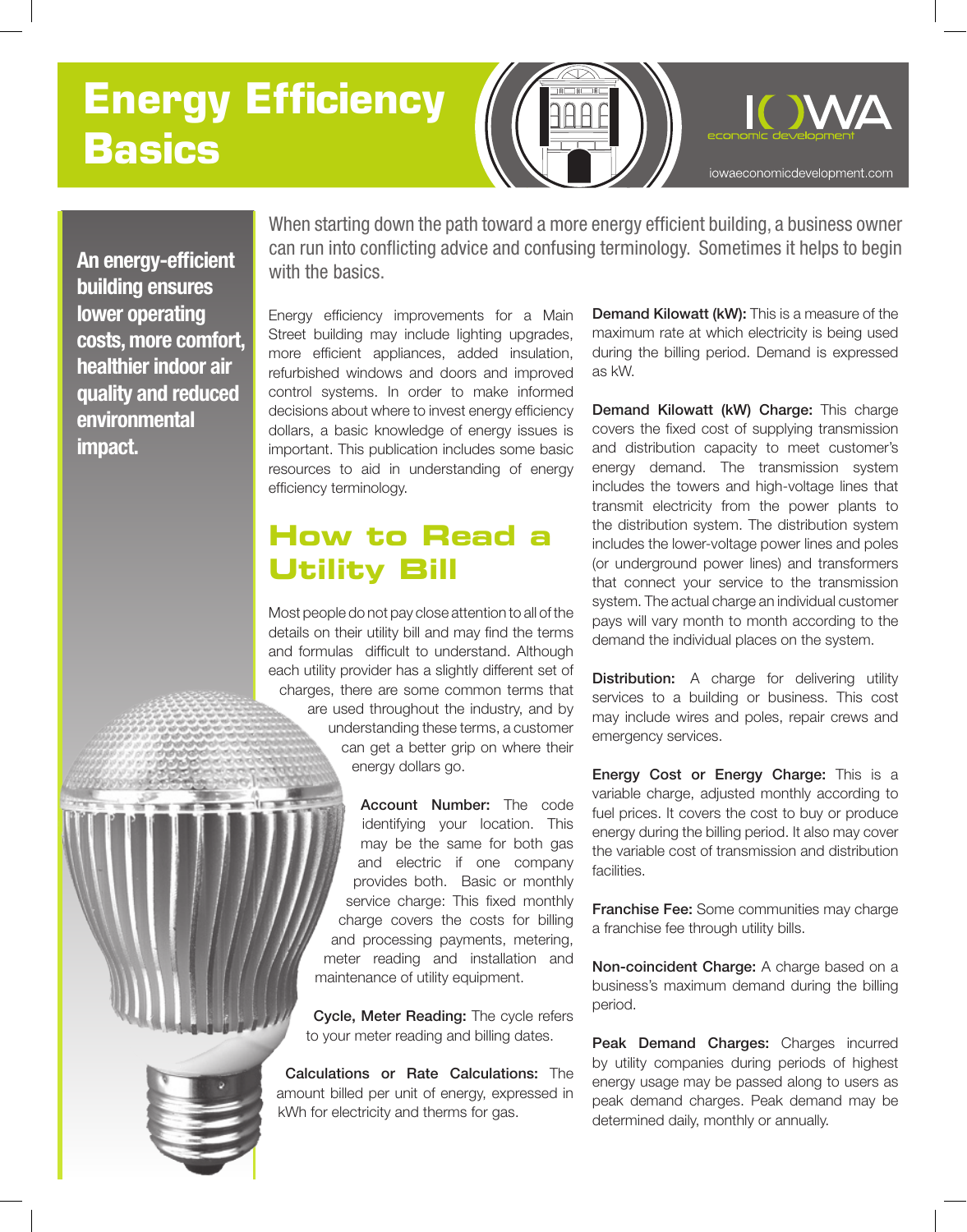Percent Change: Increase or decrease in average daily usage compared with the previous billing period.

Regional Transmission Service: This is billed per kWh used and adjusts annually based on third-party transmission costs to move electricity from generation sites to distribution substations in communities.

**Taxes:** Applicable city, county and state taxes, sales tax and local option sales taxes.

Time-of-use Billing: Different rates may apply at times of peak demand or "off-peak" as well as seasonal adjustments.

Transmission: A charge covering the cost for delivering high-voltage electricity from power plants to local grids.

Units billed: The number of kWh or therms consumed in one billing period.

## **Glossary of Energy Efficiency Terms**

Following is a short list of common energy effficiency terms. For a longer glossary of energy terminology, visit the United States Department of Energy website at: http://www1.eere.energy. gov/site\_administration/glossary.html.

Air infiltration: Uncontrolled inward leakage of outdoor air through cracks and other unintentional openings of a building, caused by the pressure effects of the wind and/or the movement of air through chimneys, flue gas stacks, etc.

Audit: An energy audit is an analysis of current and historic energy use in a building, including recommendations for efficiency improvements.

Benchmarking: The process of comparing a facility's energy performance to that of other similar buildings or businesses.

BPI: Building Performance Institute:

A certifying agency for energy professionals.

**Building Envelope:** The physical separation between a buildings interior and exterior, including the foundation, walls, roof, insulation, doors and windows.

Building Performance: A holistic approach toward building efficiency.

Carbon Emissions: Polluting carbon substances released into atmosphere.

Carbon Footprint: The total set of GHG (greenhouse gas) emissions caused directly and indirectly by an individual, organization, event or product.

**Conservation:** A reduction in energy consumption that corresponds with a reduction in service demand. Service demand can include buildings-sector end uses such as lighting, refrigeration and heating; industrial processes; or vehicle transportation. Unlike energy efficiency, which is typically a technological measure, conservation is better associated with behavior. Examples of conservation include adjusting the thermostat to reduce the output of a heating unit, using occupancy sensors that turn off lights or appliances and car-pooling.

Current (electric): A flow of electrons in an electrical conductor. The strength or rate of movement of the electricity is measured in amperes.

Demand-side Management (DSM): A utility action that reduces or curtails end-use equipment or processes. DSM is often used in order to reduce customer load during peak demand and/ or in times of supply constraint. DSM includes programs that are focused, deep and immediate such as the brief curtailment of energy-intensive processes used by a utility's most demanding industrial customers, and programs that are broad, shallow and less immediate such as the promotion of energy-efficient equipment in residential and commercial sectors.

Distribution System: The portion of the transmission and facilities of an electric system that is dedicated to delivering electric energy to an end-user.

### **Electric and Gas Service: The Basic Units**

#### British thermal unit (Btu):

The amount of heat required to raise the temperature of one pound of water one degree Fahrenheit; equal to 252 calories. The Btu is one of the most common units of measure for energy.

#### Therm (thm):

A unit of heat energy equal to 100,000 Btu. It is approximately equivalent to 100 cubic feet of natural gas.

#### Watt (W):

The unit of electrical power equal to one ampere under a pressure of one volt. A Watt is equal to  $\frac{1}{2}$ 46 horse power.

#### Kilowatt (kW):

A kilowatt is equal to 1000 watts.

#### Kilowatt/hour (kWh):

A measure of electricity defined as a unit of work or energy, measured as one kilowatt (1,000 watts) of power expended for one hour. One kWh is equivalent to 3,412 Btu.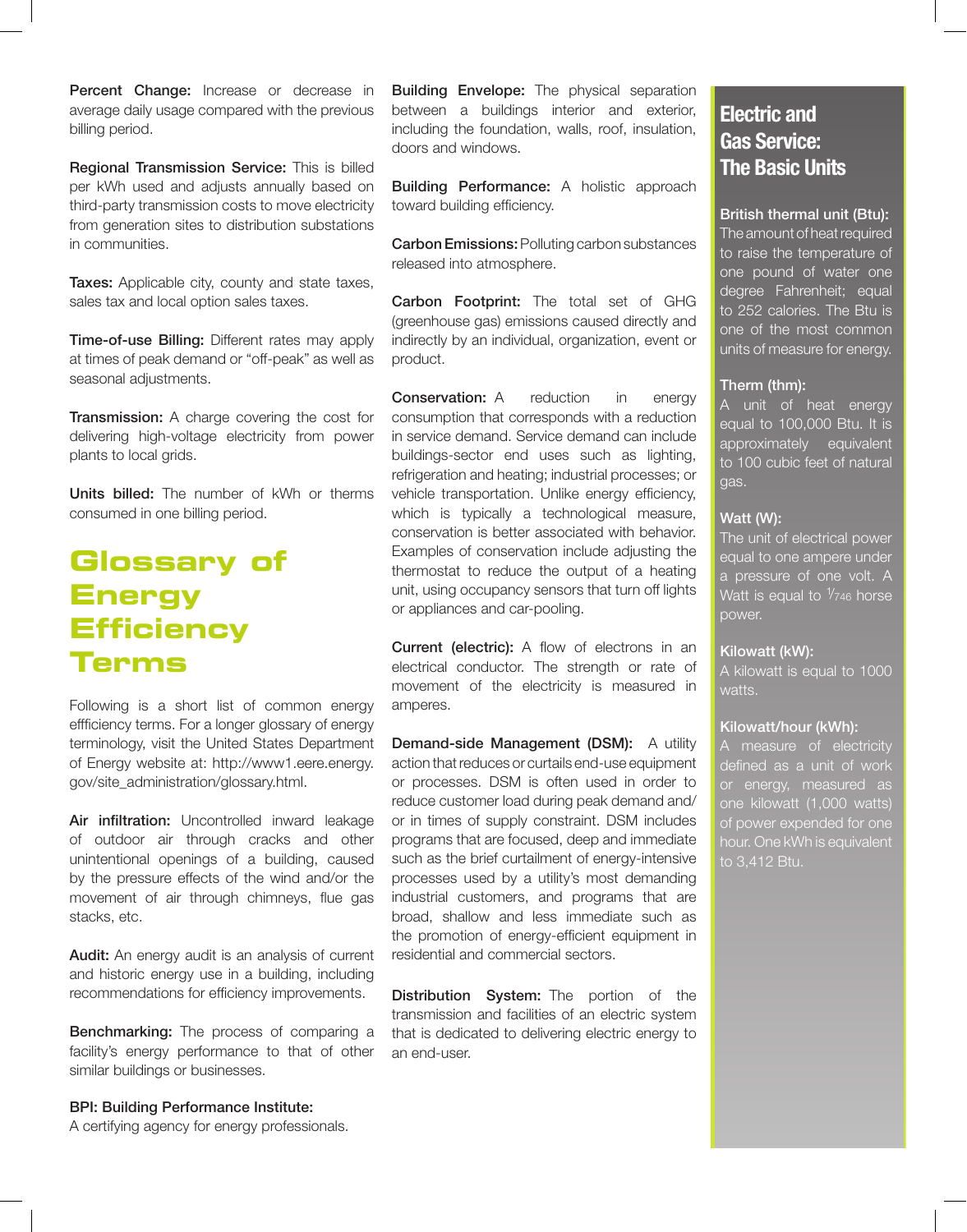**Outfitting an entire commercial kitchen with a suite of ENERGY STAR qualified equipment could save around 300 million BTUs of energy and about \$3,600 per year.** 

**Energy Efficiency:** Services provided can include building-sector end uses such as lighting, refrigeration and heating: industrial processes; or vehicle transportation. Unlike conservation, which involves some reduction of service, energy efficiency provides energy reductions without sacrifice of service. May also refer to the use of technology to reduce the energy needed for a given purpose or service.

**Energy Star:** EPA and Department of Energy provided energy performance rating system for buildings and appliances.

Grid: An electrical distribution system.

HERS (Home Energy Rating System): A professional certification for home energy auditors.

HVAC: Heating, Ventilation and Air Conditioning.

Investor-owned Utility (IOU): A privatelyowned electric utility whose stock is publicly traded. It is rate regulated and authorized to achieve an allowed rate of return.

Load: An end-use device or customer that receives power from the utility.

**LEED:** Leadership in Energy and Environmental Design, a rating for green building design.

Lumen: A measurement of light perceived by the eye. In effect, this is an indication of the level of brightness of a particular type of lighting.

Municipal Utility (muni): A publicly-owned utility provider. A muni may provide electric, gas, water and telecommunication services.

Peak Demand: The maximum load during a specified period of time.

Phantom Load: Electricity consumed by an electrical device when it is not being used or is in the "off" mode.

RESNET (Residential Energy Services Network): A certifying agency for energy professionals.

R-value: A commonly used term to measure a material's insulating properties. It is a measure of resistance that a material has to the flow of heat. Rural Electric Cooperative (REC): An electric utility legally established to be owned by and operated for the benefit of those using its service. The utility company will generate, transmit and/or distribute supplies of electric energy to a specified area not being serviced by another utility. REC's were initially financed by the Rural Utilities Service (prior Rural Electrification Administration), U.S. Department of Agriculture.

Transmission (electric): An interconnected group of lines and associated equipment for the movement or transfer of electric energy between points of supply and points at which it is transformed for delivery to customers or is delivered to other electric systems.

U-value: The inverse of an R-value. U-value measures how well a building material conducts heat. To convert a U-value to an R-value divide one by the U-value.

Weatherization: To make (a house or other building) secure against cold or stormy weather by adding insulation, siding and storm windows.

Weather-stripping: a narrow strip of metal, wood, rubber or the like placed between a door or window sash and its frame to exclude rain, wind, etc.

### **References and Resources**

U.S. Energy Information Administration, Glossary of Energy Terms www.eia.gov/tools/glossary/

Alliant Energy, Understanding Your Bill www.alliantenergy.com/UtilityServices/ CustomerService/ManagingYourBill/014657

Iowa Association for Energy Efficiency www.iowaenergy.org/

Iowa Energy Center www.energy.iastate.edu/Efficiency/

Database of State Incentives for Renewables & Efficiency www.dsireusa.org/